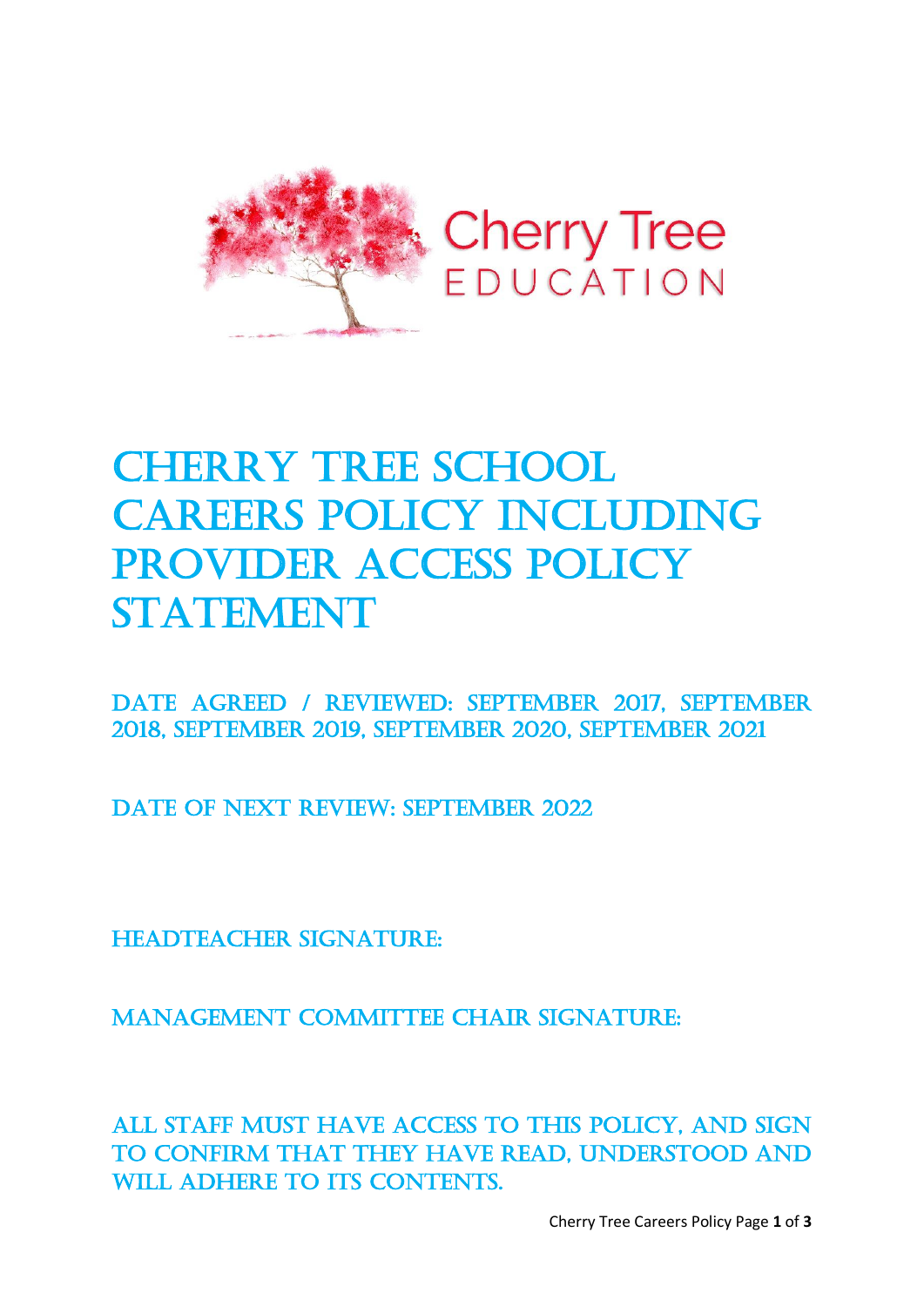# **Careers Policy Statement including Provider Access Policy Statement**

# **Introduction**

Cherry Tree provides a relevant and engaging careers curriculum which meets the differing needs and requirements of our pupils. This is developed throughout a pupil's time at the school and is always supportive of their abilities, strengths and skills.

# **Aims and purpose**

- Prepare pupils for the transition to life after Cherry Tree
- Support pupils in making informed decisions which are appropriate for them
- Provide pupils with well-rounded experiences
- Develop personal characteristics such as social skills, communication, independence and resilience
- Inspire and motivate pupils to develop themselves as individuals and live as independently as is possible

This policy summarises the statutory guidance and recommendations. It then outlines the provision of careers education, work experience and provider access.

#### **Statutory requirements and recommendations**

The careers provision at Cherry Tree is in line with the statutory guidance developed by the Department for Education, which refers to Section 42A and 45A of the Education Act 1997.

This states that all schools should provide independent careers guidance from Years 8 -13 and that this guidance should:

- be impartial
- include information on a range of pathways, including apprenticeships
- be adapted to the needs of the pupil

In addition, the school is compliant with the careers guidance that the Government set out for delivery from 5 January 2018: 'Careers Guidance and Inspiration for young people in schools.' This states that all schools must give education and training providers the opportunity to talk to students about approved technical qualifications and apprenticeships.

#### **Careers Provision at Cherry Tree**

Pupils have access to the following:

#### **Key Stage 3 &4**

- Pupil pathways onto accredited and vocational courses or an appropriate provision are discussed and planned from KS3
- Pupils in Year 10 and 11 undertake community involvement or work experience or work based placements and opportunities that are appropriate and when they are ready
- Visitors into school and offsite visits are arranged when appropriate to support pupils in developing their understanding of a range of different post 16 pathways.